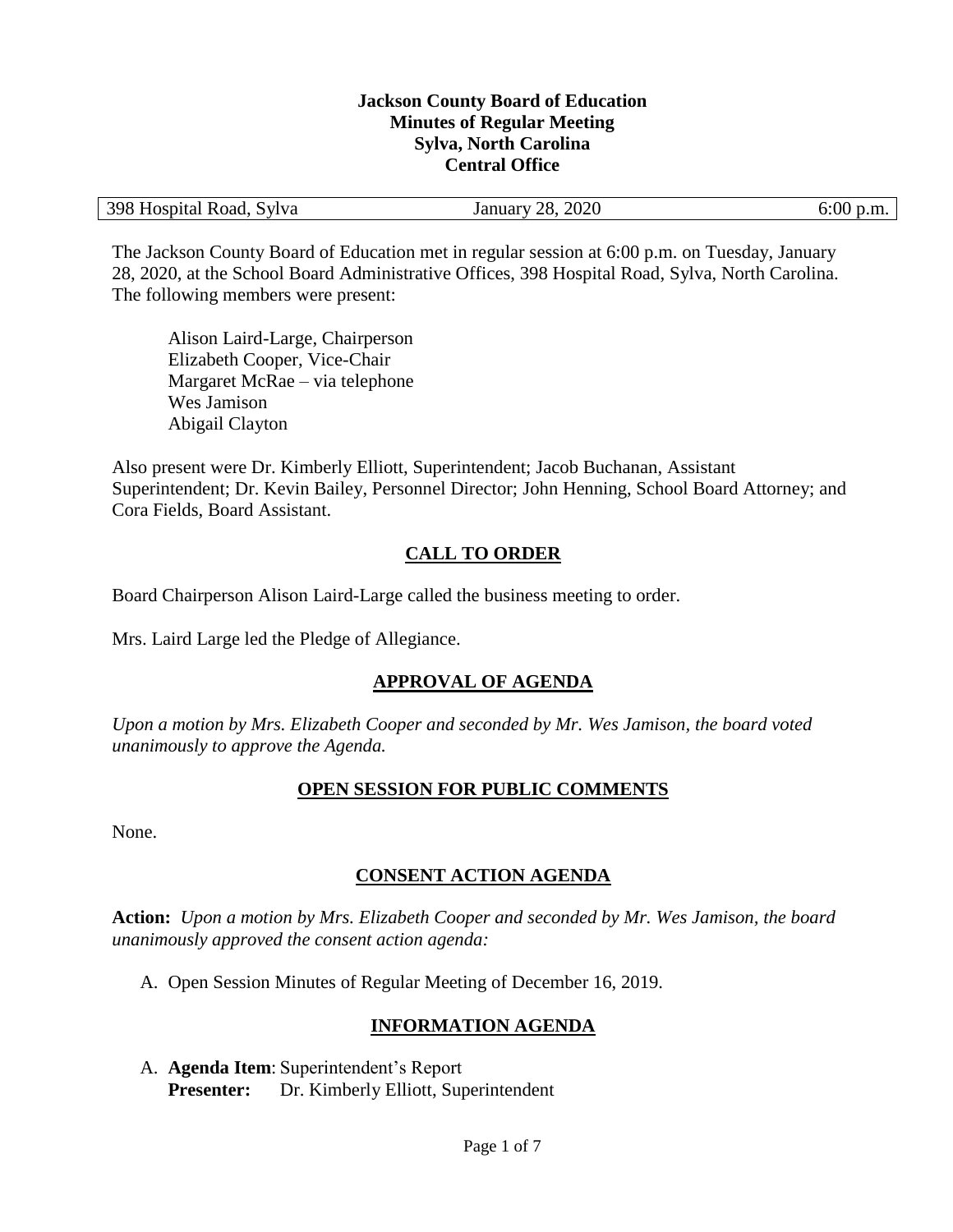## Dr. Elliott reported on the following:

- 1. Dr. Elliott said the board will have a work session on Feb. 4, 2020 at 6:00 p.m. to discuss Education Funding, Middle School, and Capital needs.
- 2. Dr. Elliott congratulated David Proffitt. She said that Jackson County Public Schools is a winner in the NCSPRA (North Carolina School Public Relations Association) Blue Ribbon Awards program. Mr. Proffitt submitted photos in the photography category and an article about homeless students in the writing category. Overall winners are to be announced on Friday January 31, 2020 at the O. Henry Hotel in Greensboro. Mr. Proffitt is an outstanding asset to the administrative team and brings a wealth of communications and public relations knowledge to JCPS.
- 3. Dr. Elliott informed the board that Jackson County Public Schools is the recipient of an anonymous donation of \$10,000 through Great Smokies Health Foundation for student food insufficiency and the Breakfast/Lunch program. She said we are grateful for this donation as it helps us provide breakfast and lunch for students no longer included in the Tier I Community Eligibility Program Grant. All students remain eligible to apply for Free and/or Reduced lunch rates.
- 4. Dr. Elliott said that Jackson County Public Schools is hard at work completing projects on the ten-year long-range plan. The Egress Courtyards for safety are in pre-construction stage, and work has begun on the ADA compliance seating and restrooms at SMHS Baseball Field. Roof replacement is ongoing, and future long term needs include: ADA Ramp at SMHS Football Stadium, ADA Compliant restrooms and concession stands at SMHS Football Stadium, Bus Garage, Athletic Track on Jones Street Property, Cafeteria at Fairview, Blue Ridge Gym with Performance Stage, and Air Conditioning for the SMHS Auxiliary Gym.
- 5. Dr. Elliott said that Scotts Creek School is pleased to announce their national partnership with the Bojangles *Star Leadership* program. This program is designed to assist Elementary Schools that are designated as *Leader in Me* Schools by providing awards and monthly recognition to student leaders. The "Five Core Values" embodied by Bojangles, align with the "Seven Habits" embraced by *Leader in Me* schools.
- 6. Jackson County Public Schools is pleased to spotlight the following students:
	- a. Mary Michael Hanks, a 7th grade student at Fairview School, is a straight A student, excelling in mathematics. She is involved in extracurricular activities including Varsity Science Olympiad. At their most recent competition in Nashville, Tennessee, she earned an Ornithology (study of birds) ribbon.
	- b. Tommy Farmer is an outstanding student. He is a leader at Jackson Community School and is willing to do anything asked of him, whether it be speaking at a school board meeting or helping a teacher or student. He will graduate in June and has already begun community college classes at HCC where he is taking a fish and wildlife course online.
	- c. KJ Ammons, a Jackson County Early College Senior, embodies all of the guiding principles of Jackson County Early College: Education, Leadership, Service, and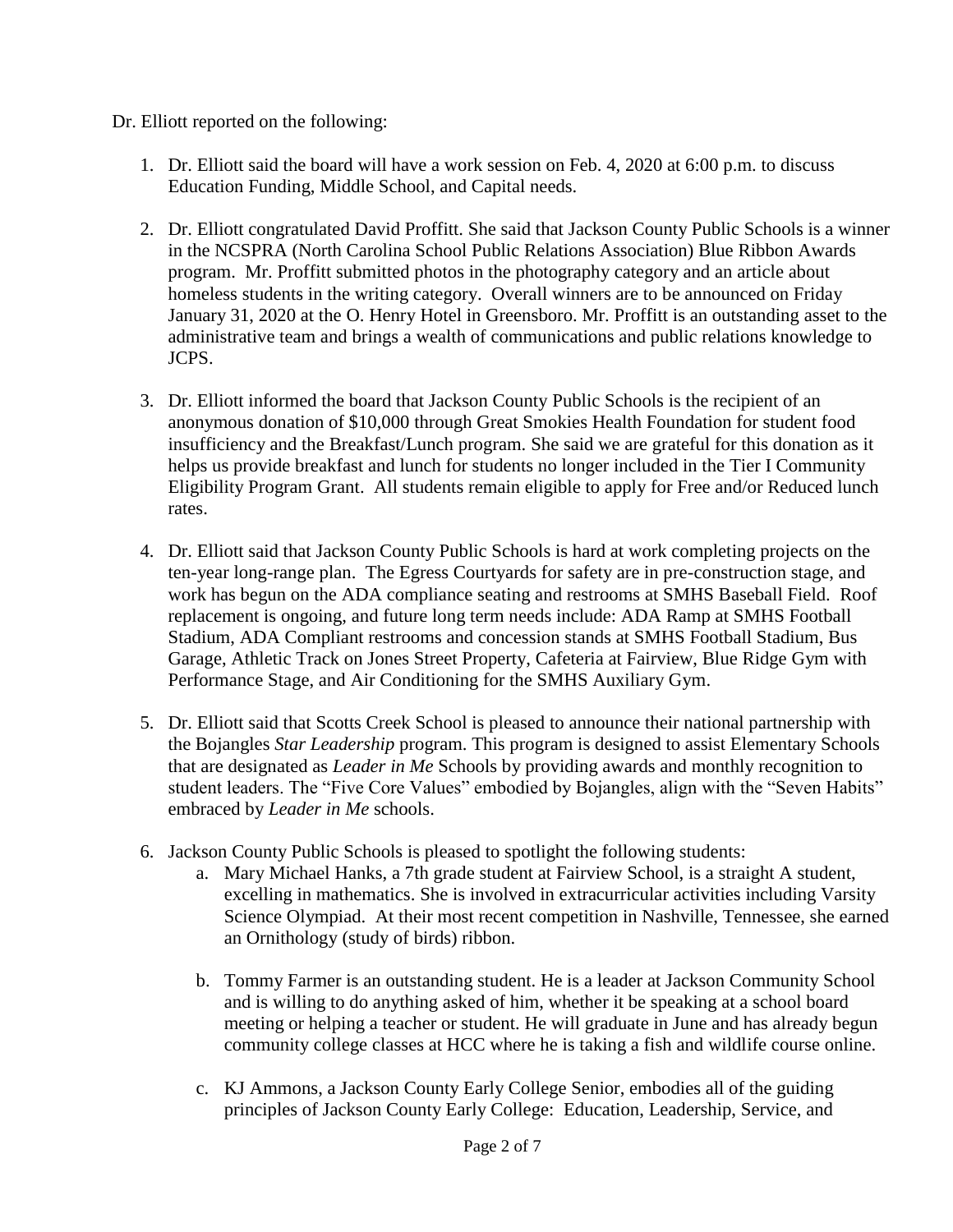Community. He has taken on a key leadership role in making the JCEC Interact Club successful, as well as volunteering for drives to help the needy in Jackson County, such as canned food drives and splitting and delivering firewood to the needy, as well as helping to provide meals for the homeless.

- d. Charlotte Sherrill is an  $11<sup>th</sup>$  grade Blue Ridge Early College student and an athlete. In addition to representing her class in our Student Government Association, this past week, she reached 1,000 points scored for our Lady Bobcats! Charlotte's *Bobcat Best* is shown daily through her willingness to help, kindness and hard work!
- e. Megan Lillard is an eighth grade student at Scotts Creek who demonstrates leadership in all areas of her life. At school, Megan maintains a very high GPA, 97%, and takes upper level classes. She serves as a Student Council Officer and has provided valuable leadership with the annual Scotts Creek Food drive. Megan volunteers by working to help provide for needs for a family who lost everything in a fire, assisting with the Back Pack food distribution, and mentoring in Bible Club.
- f. Jordan Farmer, a 6th grader at Cullowhee Valley School, puts a positive spin on all his life activities. He readily participates in class, and is willing to take chances to try out new skills. He is always supportive of his teachers and is kind to his peers. He shines in both character and academics.
- g. Katie Jamison, a 7th grader at Smokey Mountain Elementary lives in the Thomas Valley Community. She is an excellent student, and has grown significantly in her I-Ready Reading Benchmark Scores. She is a great reader and mentors others.
- h. McKenzie Woods, Blue Ridge  $6<sup>th</sup>$  grader, exemplifies what it means to be a Bobcat. She is respectful of peers and adults alike, and she is always helpful and kind. She is an eager learner and engages in all activities—academics, sports and extra-curriculars, with enthusiasm and a commitment to do her very best.
- i. SMHS junior student, Victoria Wlosok is the organizer behind our attempt at breaking a Guinness Book of World Record. The record is for the most individuals simultaneously hugging stuffed animals. She came up with the idea months ago and has been working collaboratively with teachers, students, and administration to organize, publicize, and to implement the school wide event. The attempt is scheduled for Feb. 14th and all donations will go to various Jackson County outreach programs. See video link below for more info:<https://www.youtube.com/watch?v=B-vR2bcSS1E>
- B. **Agenda Item**: Unaudited Financial Summary **Presenter:** Jacob Buchanan, Assistant Superintendent
- Mr. Buchanan presented the Unaudited Financial Summary for January 2020.

# **ACTION AGENDA**

A. **Agenda Item:**Budget Resolution **Presenter:** Jacob Buchanan, Assistant Superintendent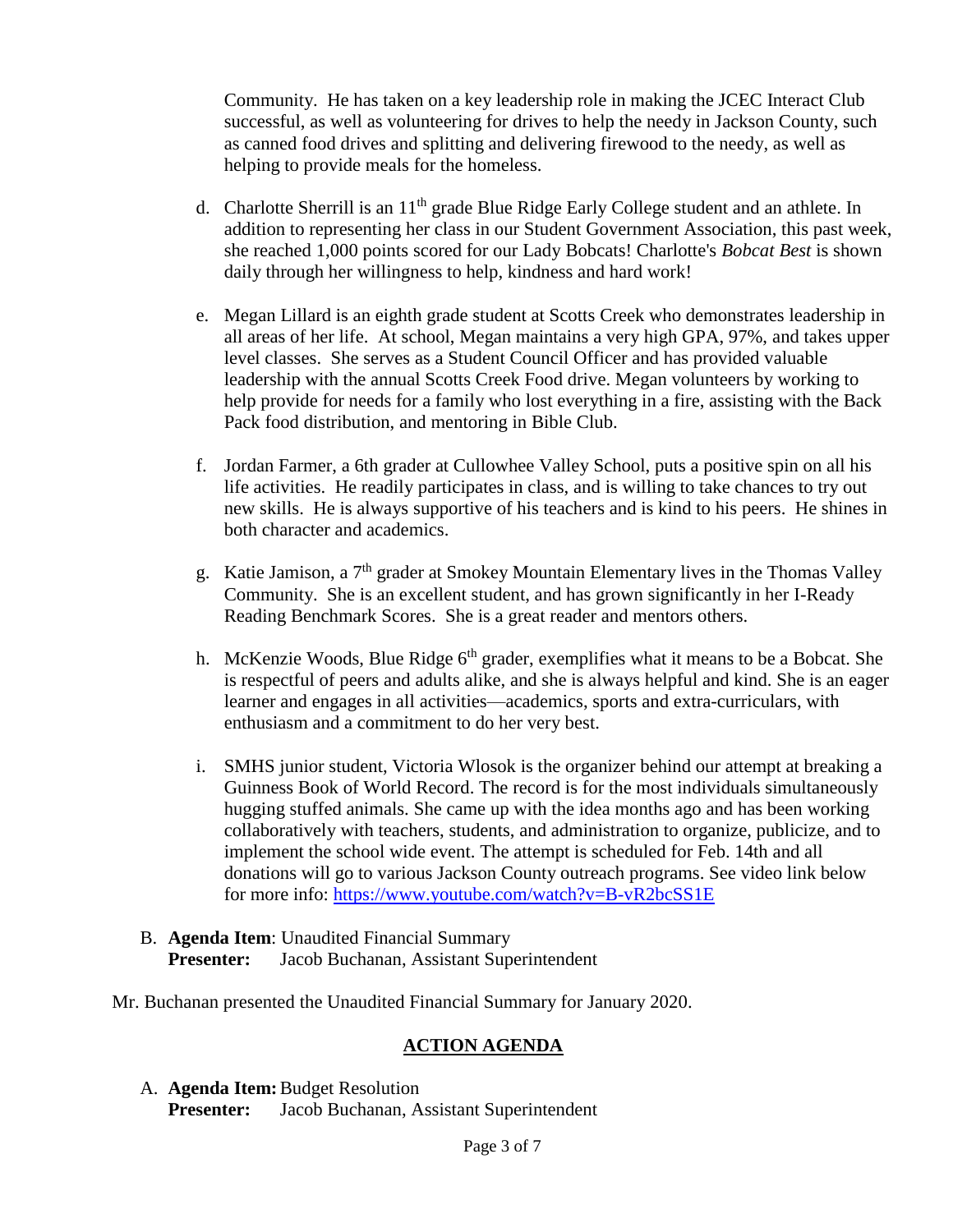Mr. Buchanan presented the Budget Resolution for 2019-2020 and asked for board approval.

**Action**: *Upon a motion by Mrs. Elizabeth Cooper and seconded by Mrs. Abigail Clayton the board voted unanimously to approve the Budget Resolution for 2019-2020.*

B. **Agenda Item**: Anderson, Smith, and Wike PLLC Audit Contract **Presenter:** Jacob Buchanan, Assistant Superintendent

Mr. Buchanan presented the Anderson, Smith and Wike PLLC Audit Contract for 2019-2020 and asked for board approval. Mr. Buchanan stated that this is a one-year contract with no increase in price.

**Action:** *Upon a motion by Mrs. Elizabeth Cooper and seconded by Mr. Wes Jamison the board voted unanimously to approve the Anderson, Smith, and Wike Audit Contract for 2019-2020.*

C. **Agenda Item**: Indian Education Policies and Procedures Annual Approval **Presenter**: Angie Dills, Chief Academic Officer

Mrs. Dills presented the Indian Education Policies and Procedures update and asked for board approval.

**Action:** *Upon a motion by Mrs. Elizabeth Cooper and seconded by Mrs. Abigail Clayton the board voted unanimously to approve the updated Indian Education Policies and Procedures.*

D. **Agenda Item**: Promethean Board Purchase Approval **Presenter**: Jeremiah Jackson, Chief Technology Officer

Mr. Jackson presented bids for the purchase of Promethean Boards from CDW and asked for board approval.

**Action:** *Upon a motion by Mrs. Elizabeth Cooper and seconded by Mr. Wes Jamison the board voted unanimously to approve the purchase of Promethean Boards from CDW.*

- E. **Agenda Item**: Hunter Safety Program
	- **Presenter**: Jacob Buchanan, Assistant Superintendent

Mr. Buchanan presented information about the formation of a Hunter Safety Program at Smoky Mountain High School and asked for board approval.

**Action:** *Upon a motion by Mrs. Elizabeth Cooper and seconded by Mrs. Margaret McRae the board voted unanimously to approve the Hunter Safety Program at Smoky Mountain High School.*

F. **Agenda Item**: SMHS Ball Field Accessibility Project Approval **Presenter**: Jacob Buchanan, Assistant Superintendent

Mr. Buchanan presented the bids for the Smoky Mountain High School Ball Field Accessibility Project and asked for board approval to use Western Builders of Sylva.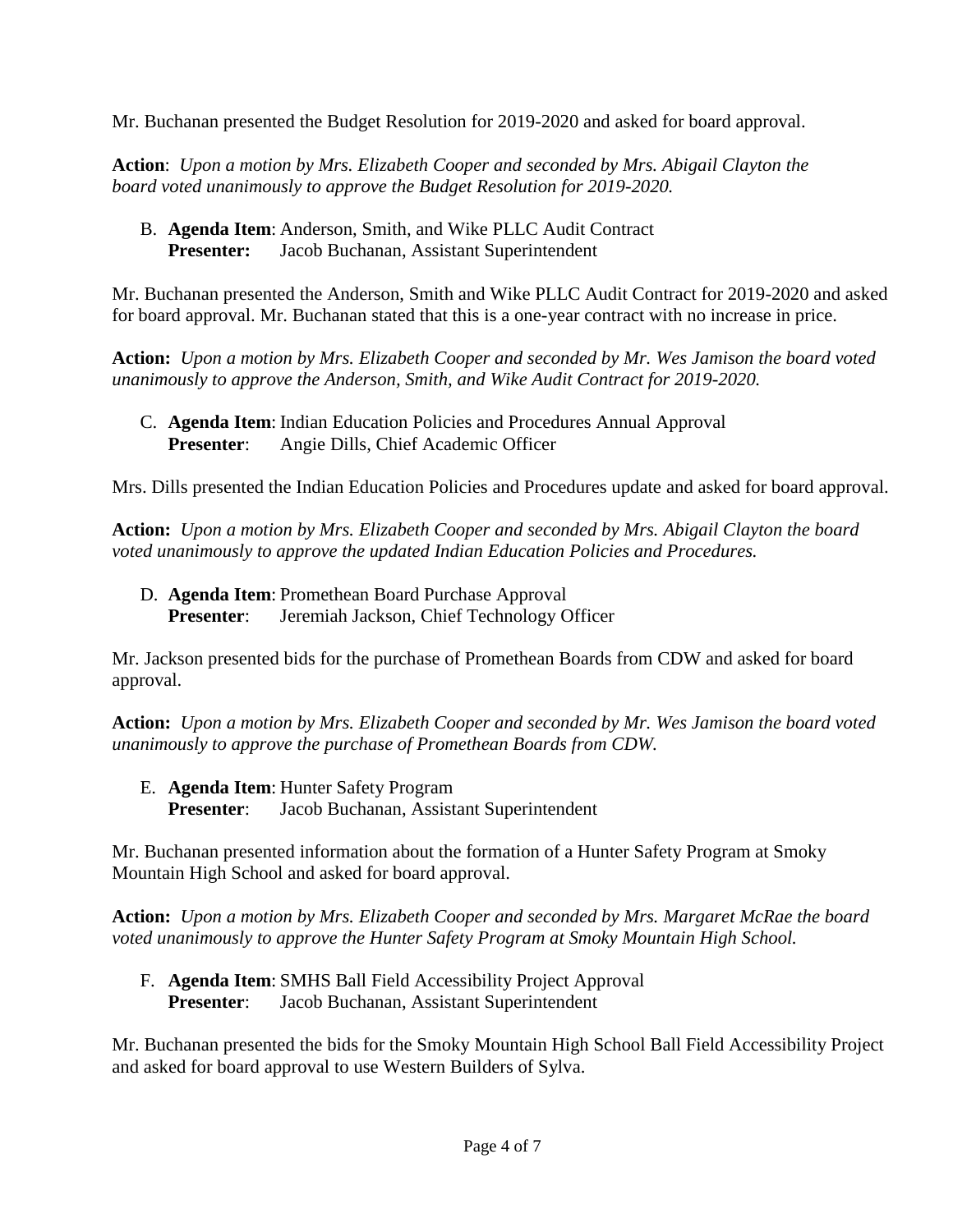**Action:** *Upon a motion by Mrs. Elizabeth Cooper and seconded by Mr. Wes Jamison the board voted unanimously to approve Western Builders of Sylva for the Smoky Mountain High School Ball Field Accessibility Project.*

G. **Agenda Item**: WCU College of Allied Professions Memorandum of Understanding Approval **Presenter**: Dr. Kimberly Elliott, Superintendent

Dr. Elliott presented the Memorandum of Understanding with WCU College of Allied Professions for the LEAP Program support and asked for board approval.

**Action:** *Upon a motion by Mrs. Elizabeth Cooper and seconded by Mrs. Abigail Clayton the board voted unanimously to approve the Memorandum of Understanding with WCU College of Allied Professions for the LEAP program support.*

- H. **Agenda Item**: Policy Updates **Presenter**: Dr. Kimberly Elliott, Superintendent
	- 1. Child Abuse and Related Threats to Child Safety (4240/7312)

Dr. Elliott presented the changes to the above listed policy and asked for board approval.

**Action:** *Upon a motion by Mrs. Elizabeth Cooper and seconded by Mrs. Abigail Clayton the board voted unanimously to approve the update to the above listed policy.*

I. **Agenda Item:** Field Trips

**Presenter:** Dr. Kimberly Elliott, Superintendent

- 1. Blue Ridge Early College, Grades 9-12 Peace Center, Greenville, SC, March 4, 2020, TT 6477.
- 2. Smoky Mountain High School, Grades 8-12 Band Dorman High School, Roebuck, SC, March 7, 2020, TT 6484.
- 3. Smoky Mountain High School, Grades 9-12 Charlotte, NC, Feb. 8-9, 2020, TT 6492.
- 4. Blue Ridge School, Grade 6 US Space & Rocket Center, Huntsville, AL, April 14-17, 2020, TT 6494.
- 5. Smokey Mountain Elementary School, Grade 1 Ripley's Aquarium, Gatlinburg, TN, Feb. 18, 2020, TT 6508.
- 6. Blue Ridge Early College, Grades 11-12 Washington D.C., April 2-5, 2020, TT 6509.
- 7. Smokey Mountain Elementary School, Grade 3 Pigeon Forge, TN, March 27, 2020, TT 6516.
- 8. Blue Ridge School, Grade 5 Bad Creek, Salem, SC, April 23, 2020, TT 6518.
- 9. Cullowhee Valley Elementary School, Grade 8 Charleston, SC, May 6-8, 2020, TT 6527.
- 10. Smoky Mountain High School, SMART Robotics Team Riverside Military Academy, Gainesville, GA, Feb. 28 to Mar. 1, 2020, TT 6520.
- 11. Cullowhee Valley Elementary School, Grade 5 Charlotte Motor Speedway, Charlotte, NC, Feb. 28, 2020, TT 6463.
- 12. Smoky Mountain High School, Grades 9-12 Chorus Students Peace Center, Greensboro, SC, Feb. 13, 2020, TT 6537.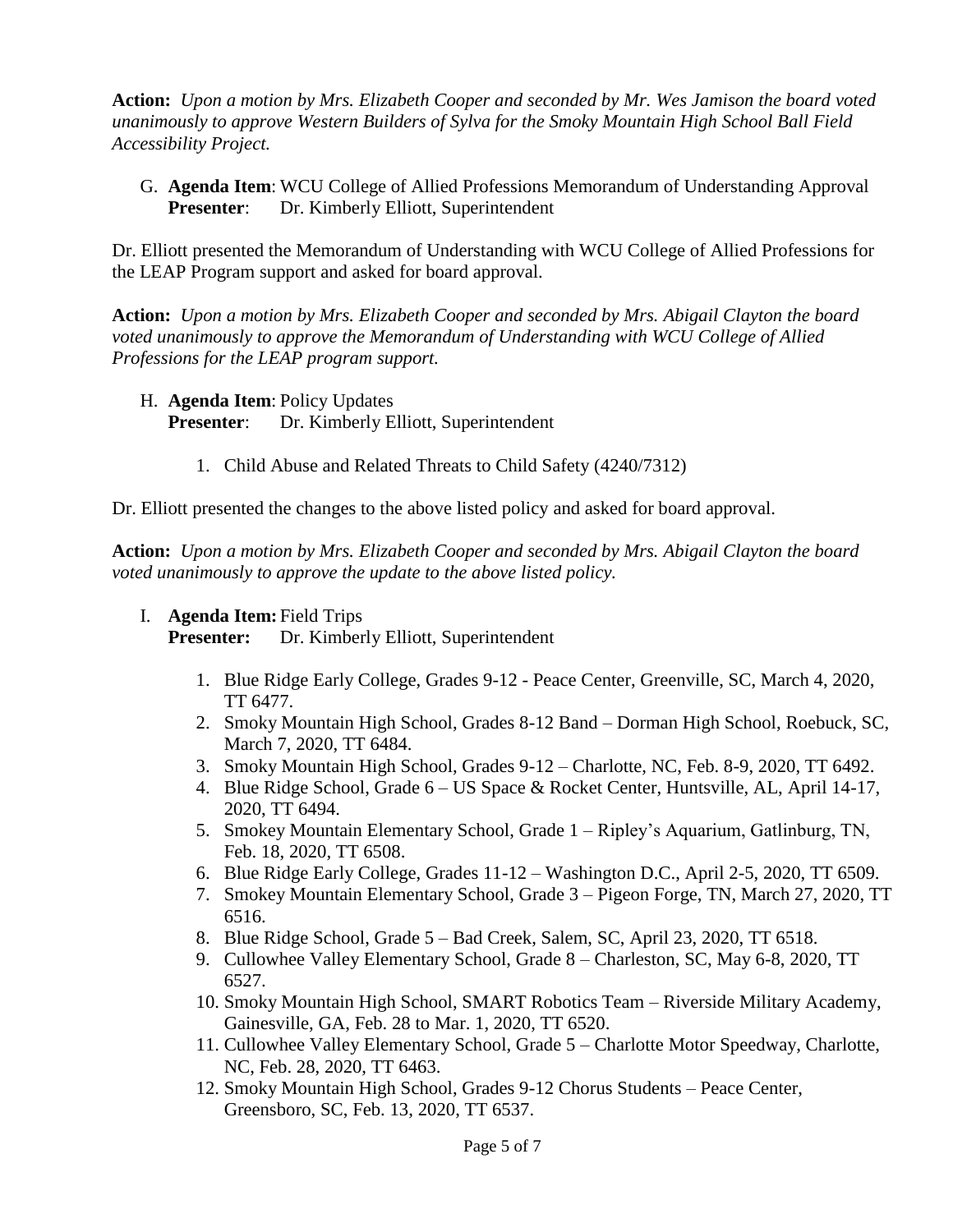13. Blue Ridge School, Grade 6 – Ron Clark Academy. Atlanta, GA, Mar. 26, 2020, TT 6493.

Dr. Elliott reviewed the above listed field trip requests and asked for board approval.

**Action**: *Upon a motion by Mrs. Elizabeth Cooper and seconded by Mrs. Margaret McRae, the board voted unanimously to approve the above listed field trips.*

#### **CLOSED SESSION**

*The board unanimously approved a motion by Mrs. Elizabeth Cooper and seconded by Mr. Wes Jamison to enter into closed session pursuant to G.S. 143.318.11 for the following purposes: under subsection; (a) (1) to prevent the disclosure of privileged or confidential personnel information pursuant to G.S. 115C-319-32 and (a) (3) to discuss matters protected by attorneyclient privilege.* 

*Upon a motion by Mrs. Elizabeth Cooper and seconded by Mrs. Margaret McRae, the board voted unanimously to return to open session.*

## **OPEN SESSION**

**Action:** *Upon a motion by Mr. Wes Jamison and seconded by Mr. Wes Jamison, the board unanimously approved the consent action agenda:*

1. Closed Session Minutes of Meeting on December 16, 2019

## **PERSONNEL ACTION AGENDA**

**Action:** *Upon a motion made by Mrs. Elizabeth Cooper and seconded by Mrs. Abigail Clayton, the board voted unanimously to approve the personnel agenda as recommended by Dr. Elliott. The board unanimously approved the following recommendations:*

#### **Employee Recommendations:**

- 1. Bailey, Doug Bus Driver, Smoky Mountain High School
- 2. Barlowe, Rebecca Teacher, Fairview Elementary School
- 3. Barrientos, Lesly School Nutrition Assistant, Fairview Elementary School
- 4. Boyles, Rachael Afterschool Assistant, Cullowhee Valley Elementary School
- 5. Brown, Pat Substitute School Nutrition Assistant, Fairview Elementary School
- 6. Cauley, Jeremy Middle School Athletic Director, District-wide
- 7. Cheatham, Daryl Part-time Custodian/Bus Driver, Smoky Mountain High School
- 8. Clayton, Amber Teacher Assistant 3-5 Day Treatment, Jackson Community School
- 9. Egerdahl, Alexis Substitute School Nutrition Assistant, Fairview Elementary **School**
- 10. Ferrin, Rita Bus Driver, Blue Ridge School
- 11. Flowers, Amber Afterschool Assistant, Cullowhee Valley Elementary School
- 12. Johnson, Tanya School Nutrition Assistant, Fairview Elementary School
- 13. King, Morgan Tutor, Smokey Mountain Elementary School
- 14. Moore, Misty Activity Bus Driver, Fairview Elementary School